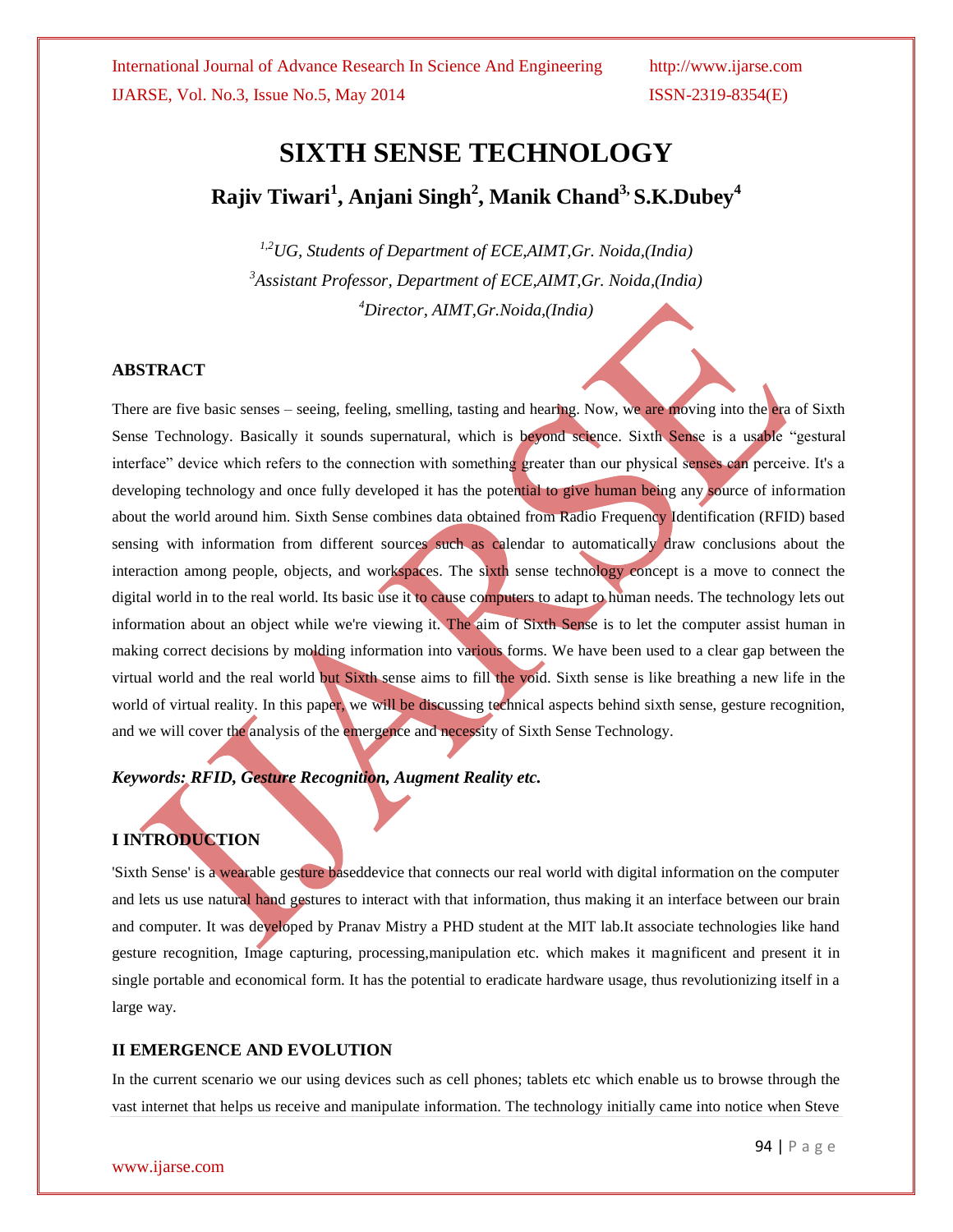Mann made a wearable device in 1990. His idea has been well executed by Pranav Mistry, an Indian researcher at MIT lab. Sixth Sense has come into notice because the information/ data that man has accumulated over the internet over time needed to be manipulated and used with ease. Maes" a group of MIT graduate students had been thinking how humans can access information about the world without taking out a gadget and browsing through the internet. Information over the World Wide Web needed to be more useful to people with minimal effort and pure ease. At first they initiated a wristband that could read a Radio Frequency Identification tag to know, for example, what item is being held by a user at a grocery store. This required a device where the information would be displayed. That"s how the idea of accessing data from the internet and projecting it on a surface came into existence.

#### **III TECHNOLOGIES RELATED TO SIXTH SENSE**

#### **3.1 Gesture Recognisation**

It is a technology whose sole purpose is to recognize and interpret human gestures with the help of mathematical algorithms fed into the machine. It enables our brain to interact with the computer in a more direct way than using hardware devices. It focuses on human hand and face gestures.

#### **3.2 Augmented Reality**

The basic concept behind augmented reality is that images and sounds are superimposed over what the user experiences in the real world. The head mounted display used in augmented reality systems will enable the user to view superimposed graphics and text created by the system. Another component of augmented reality system is its tracking and orientation system. This system pinpoints the user"s location in reference to his surroundings and additionally tracks the user's eye and head movements.

#### **3.3 Computer Vision**

It's the technology which attempts to give a comparable capability to a computer or other machine via the extraction, processing, and analysis of relevant information from an image, sequence of images, or multidimensional data. Itincludes certain aspect of artificial intelligence techniques like pattern recognition.

#### **3.4 Radio Frequency Identification**

This technology enables remote and automated gathering and sending of information between RFID tags ortransponders and readers using a wireless link.Other current uses of RFID include product tracking, hospital patient identification, asset tracking and security, animal identification, automotive security, car licenses, access systems, and public transport payment systems.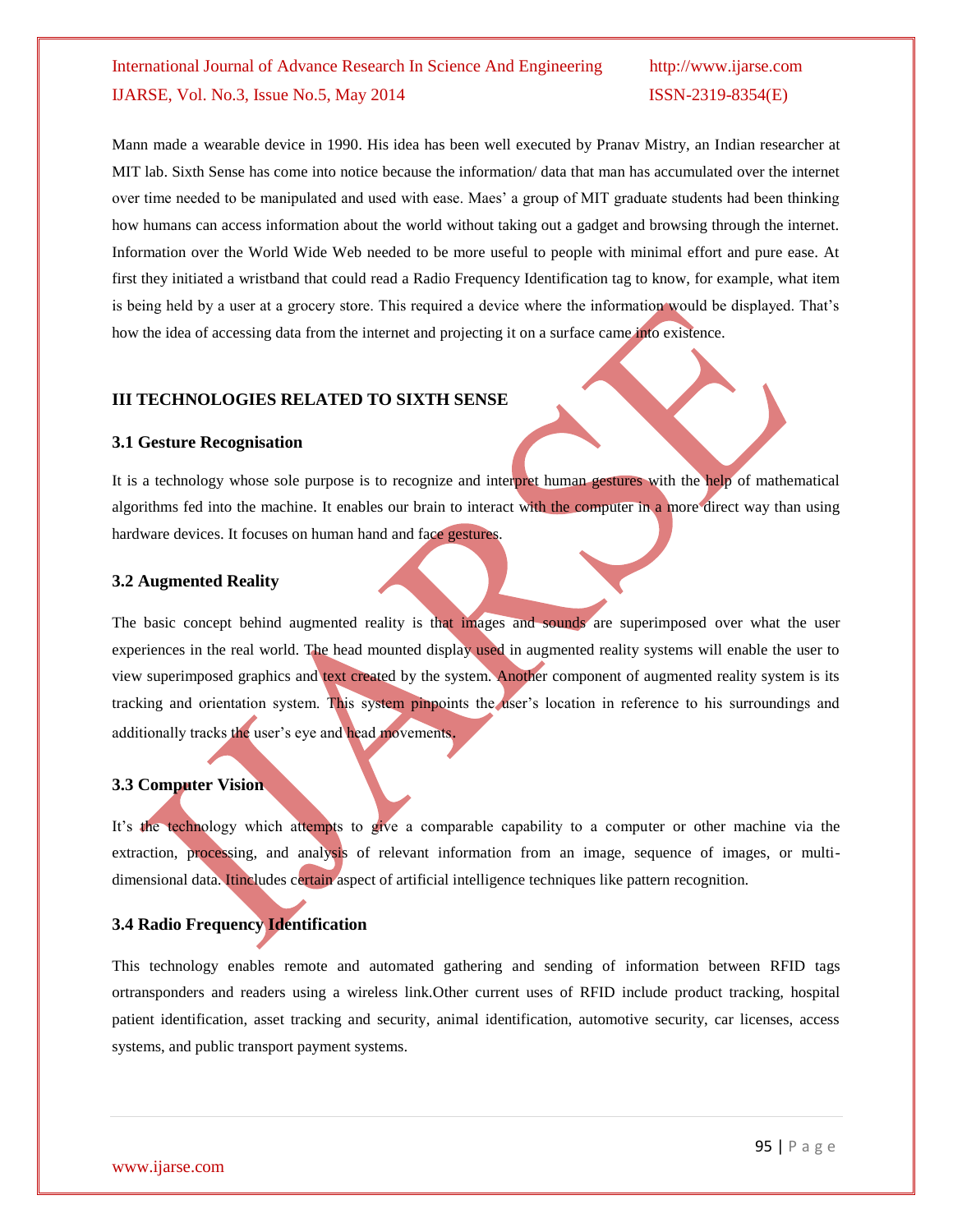#### **3.5 Working of Sixth Sense**

Sixth sense technology uses a mini -projector coupled with a camera along with a mirror and a cellphone. Camera and cellphone together act as a computer and connect us to the "cloud"which is all the information stored on the web. The Camera recognizes objects around it instantly using computer vision based technique with the micro projector overlaying the information on any surface including the object itself for instance in your hand. Hand gestures and images captured by the camera are processed using software programs and it also tracks the locations of the colored markers also known as 'visual tracking fiducials' at the tips of the user's fingers. The motion and arrangements of these fiducials are interpreted into gestures that act as interaction instructions for the projected application interfaces. The mirror reflects the projection coming out from the projector and thus helps in projecting onto the desired locations on walls or surfaces. The user manually can change the tilt of the mirror to change the location of the projection. Mirror in Sixth Sense helps in overcoming the limitation of the limited projection space of the projector. The microphone is an optional component of the Sixth Sense. It is required when using a paper as a computing interface. When the user wants to use a sheet of paper as an interactive surface, he or she clips the microphone to the paper. The microphone attached this way captures the sound signals of user"s touching the paper. This data is passed to computing device for processing. Later, combined with the tracking information about user's finger, the system is able to identify precise touch events on the paper.

#### **3.6 Applications of Sixth Sense Technology**

There's no link between our digital devices and our interactions with the physical world. But sixth sense aims to fill this void. Information is confined traditionally on paper or digitally on a screen. Sixth sense bridges this gap, bringing intangible, digital information out into the tangible world, and allowing us to interact with this information via natural hang gestures.

Phone calls become easier using this technology. Simply touch the digital keys on your palm projected by projector.

- For time checking, the user needs to simply carryout a circle gesture on his/her wrist. The Sixth Sense technology is smart enough to recognize it. Quickly, it will display time.
- Sixth sense technology can be used for scanning a book. It can tell u the ratings and reviews of the book before reading or buying it.
- Sixth Sense Technology can be used for gaming purpose and also writing accounts. With some basic hand gestures, a game can be played. Different sound effects can also be produced through motion sensor concept.
- Newspaper can show live video news or dynamic information can be provided on a regular piece of paper.
- Sixth sense system implants a gestural camera that takes photos of the scene the user is looking at by detecting the "framing gesture".The user can stop by any surface or wall and flick through the photos he has taken.
- The drawing application lets the users draw anything on any surface by tracking the fingertip movements of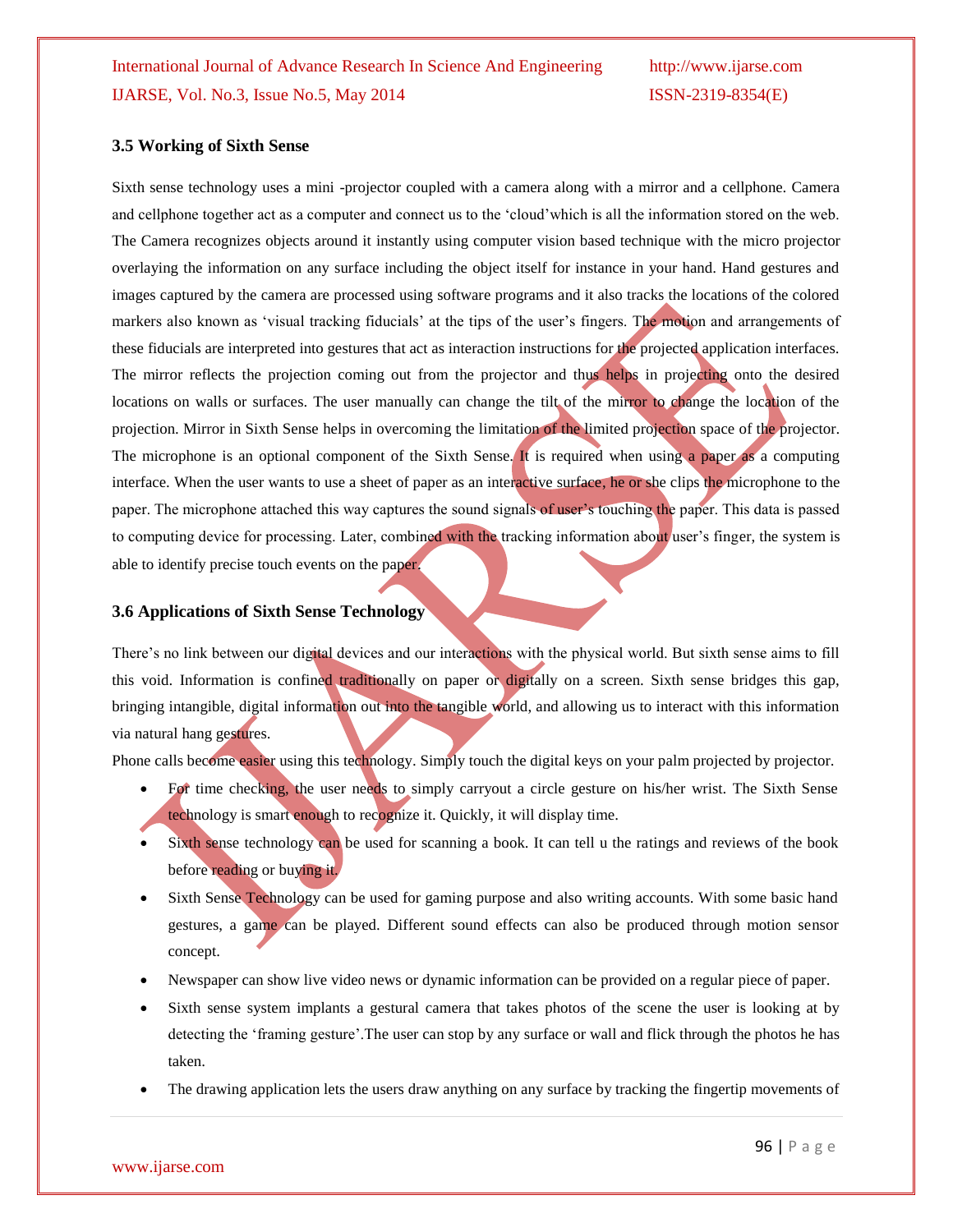the user's index finger.

#### **3.7 Proa And Cons**

As One Of The Newest And The Most Refined Technologies Of The Modern Era, Sixth Sense Has Its Own Advantages And Disadvantages. With This Concept It"s Expected To Change How Man Thinks. By The Progression Of This Technology It Will Be A Brave Step To Another Era In The Modern Science And Technology.

| S. No. | <b>Advantages</b>                  | <b>Disadvantages</b>                          |
|--------|------------------------------------|-----------------------------------------------|
| 1.     | No computer skills or pre          | It will undoubtedly lead to a technology      |
|        | knowledge is required to browse    | addiction. Excessive use of technology had    |
|        | data. It will be easier for us to  | already been affecting social lives. With     |
|        | be technologically awake all the   | this, there is going to be a reduction in the |
|        | time and to connect to the world   | social nature of the world and the            |
|        | via this newest invention.         | humanness is bound to diminish.               |
| 2.     | No need to carry devices like      | Technologies like computer vision and         |
|        | laptops, tablets as one can easily | RFID are used in sixth sense which leads      |
|        | browse or store data at any time   | to projection of rays on surface. The most    |
|        | using sixth sense.                 | feasible surfaces to be used are human        |
|        |                                    | body parts for instance arms hands; which     |
|        |                                    | may lead to some health problems due to       |
|        |                                    | exposure to rays for such long duration of    |
|        |                                    | time.                                         |

#### **IV FUTURE SCOPE**

Gadgets using sixth sense technology will help the blind. Devices using sixth sense have already hit the market that help to discern Braille, send text messages on mobile phones, and even ride a car. The device called See Assistive Technology and consists of wrist bracelet and wireless earphones. The bracelet is used for scanning products' bar codes and earphones tell this information to a person. Bio sonic Vision Australia has announced the creation of an artificial digital eye of a new generation, and the government has allowed its testing on people. Special chip is implanted into an eye socket and is connected to a nervous system with the help of a network of electrodes. The device also includes a camera implemented into special glasses. This camera translates images. The implant receives these data and transfers them to a brain. In future mind control technology will take the place of the voice control technology that is popular nowadays. The sensors that will detect the changes in brain activity will be placed on a head and computer will decode the data collected by these sensors and transmit them to a device.

#### **V CONCLUSION**

From the discussions so far it's not hard to insinuate the remarkable scope of Sixth Sense technology. It has the potential to completely change man"s perspective about real objects and there will be a thin and narrow line between